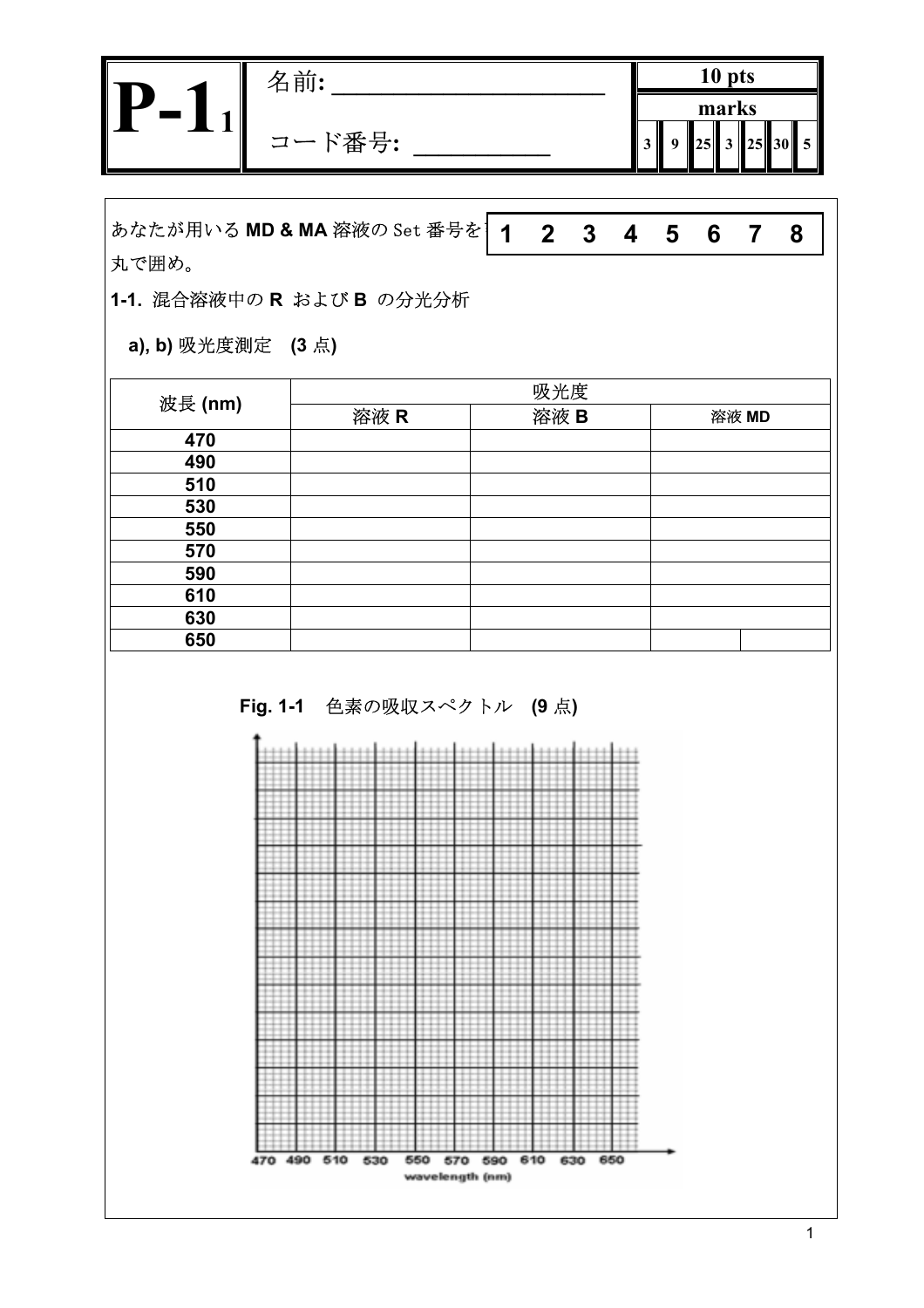| -<br><b>Contract Contract</b> | 名前:        |
|-------------------------------|------------|
|                               | ド番号:<br>コ、 |

**c) R** および **B** の濃度 **(Beer-Lambert** の法則**) (25** 点**)** 

| MD 溶液中の R の濃度 | Μ |
|---------------|---|
| MD 溶液中の B の濃度 | Μ |
|               |   |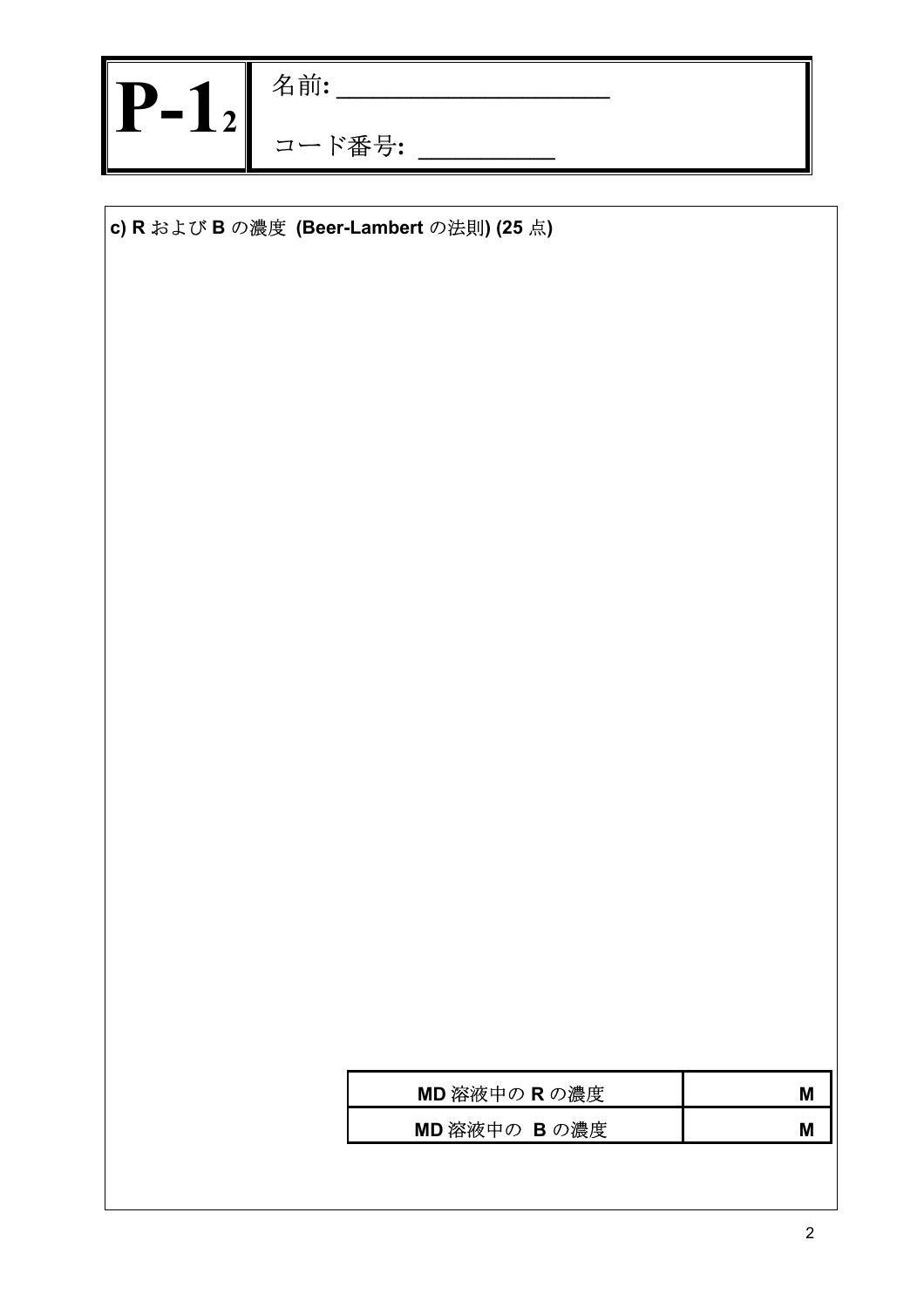| Ð<br><b>The Contract of State State</b><br>~ | 前:<br>名 |
|----------------------------------------------|---------|
| ت                                            | ベ番号:    |

## **1-2.** クロマトグラフィー分離に続く分光光度分析

**e)** 溶液 **F (3** 点**)** 

| 波長<br>(nm) | 470 | 490 | 510 | 530 | 550 | 570 | 590 | 610 | 630 | 650 |
|------------|-----|-----|-----|-----|-----|-----|-----|-----|-----|-----|
| 吸光度        |     |     |     |     |     |     |     |     |     |     |

# **f)** 検量線 **(25** 点**)**

| 濃度(M)     |  |  |
|-----------|--|--|
| nm での 吸光度 |  |  |





**g)** 溶液 **MD** 中の **R** の濃度 **(30** 点**)** 

**h) R** の回収率 **(5** 点**)** 

**M** 

**%**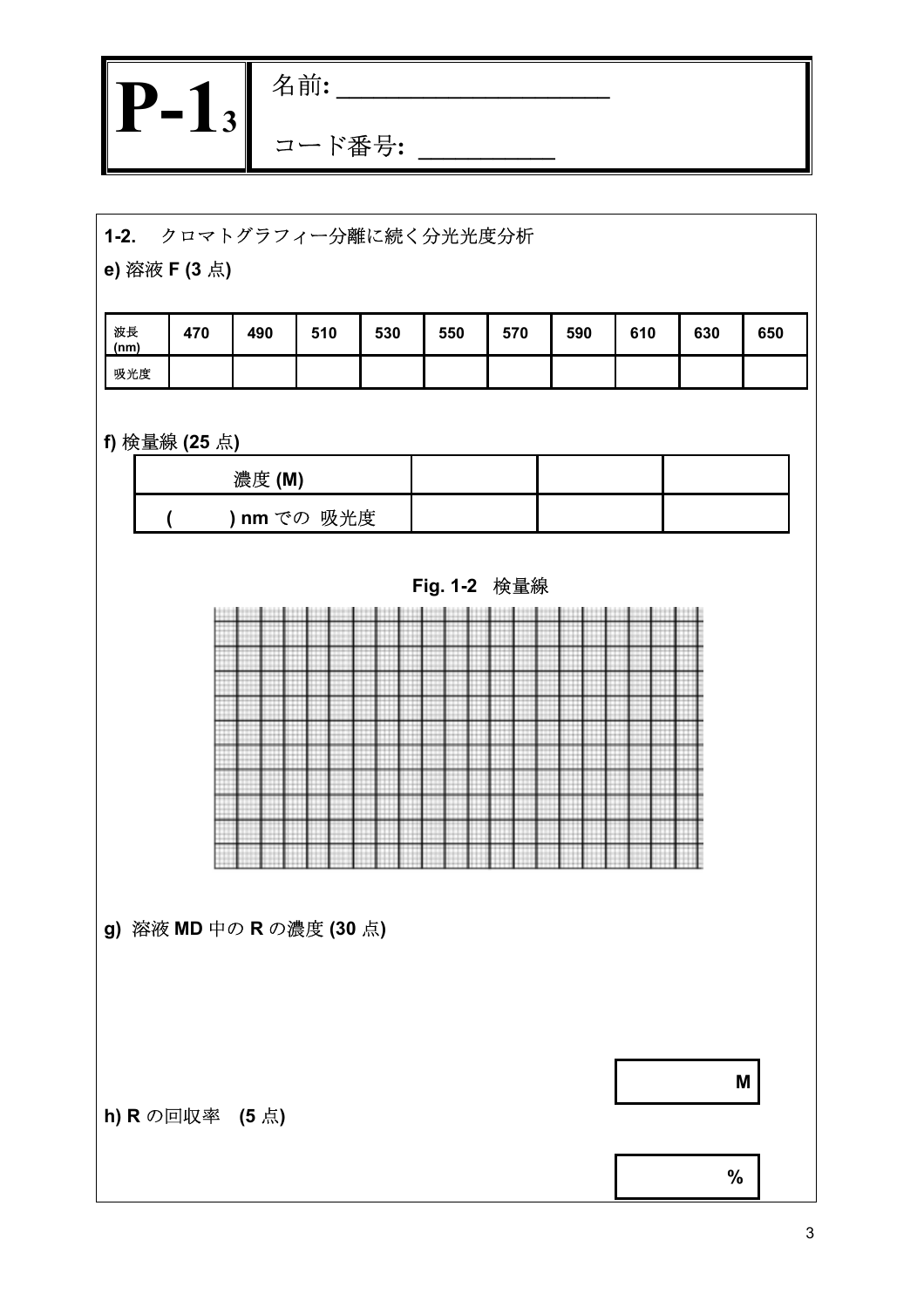| 名前.         | $15$ pts         |
|-------------|------------------|
| <b>`番号:</b> | marks<br>25<br>ັ |
|             |                  |

**2-1.** 混合溶液中の AA および SA の全量の決定

**a)** 「初めから入っている酸の量」の滴定 **(5 marks)** 

| 「初めから入っている酸の量」の滴定 で消費された NaOH 溶液の体積 | ՠւ |
|-------------------------------------|----|
| 蒸留水1mLに「初めから入っている酸の量」に対応する NaOH 溶液  | mL |

**b) NaOH** 溶液の濃度の決定 **(10 marks)** 

| 用いた KHP (mL) | 消費した NaOH (mL) |  | NaOH の濃度 (M) |  |  |
|--------------|----------------|--|--------------|--|--|
|              |                |  |              |  |  |
|              |                |  |              |  |  |
|              |                |  | 濃度の平均値       |  |  |

**c) MA** 溶液 **1.00 mL** 中の **AA** と **SA** の全量 **(10 marks)**

| 用いた MA 溶液 (mL) | 消費した NaOH (mL) |            | MA 1 mL $\text{\textsf{H}}\oslash$ AA $\text{\textsf{L}}$ SA (mol) |
|----------------|----------------|------------|--------------------------------------------------------------------|
|                |                |            |                                                                    |
|                |                |            |                                                                    |
|                |                | 全量の平均<br>値 |                                                                    |
|                |                |            |                                                                    |
|                |                |            |                                                                    |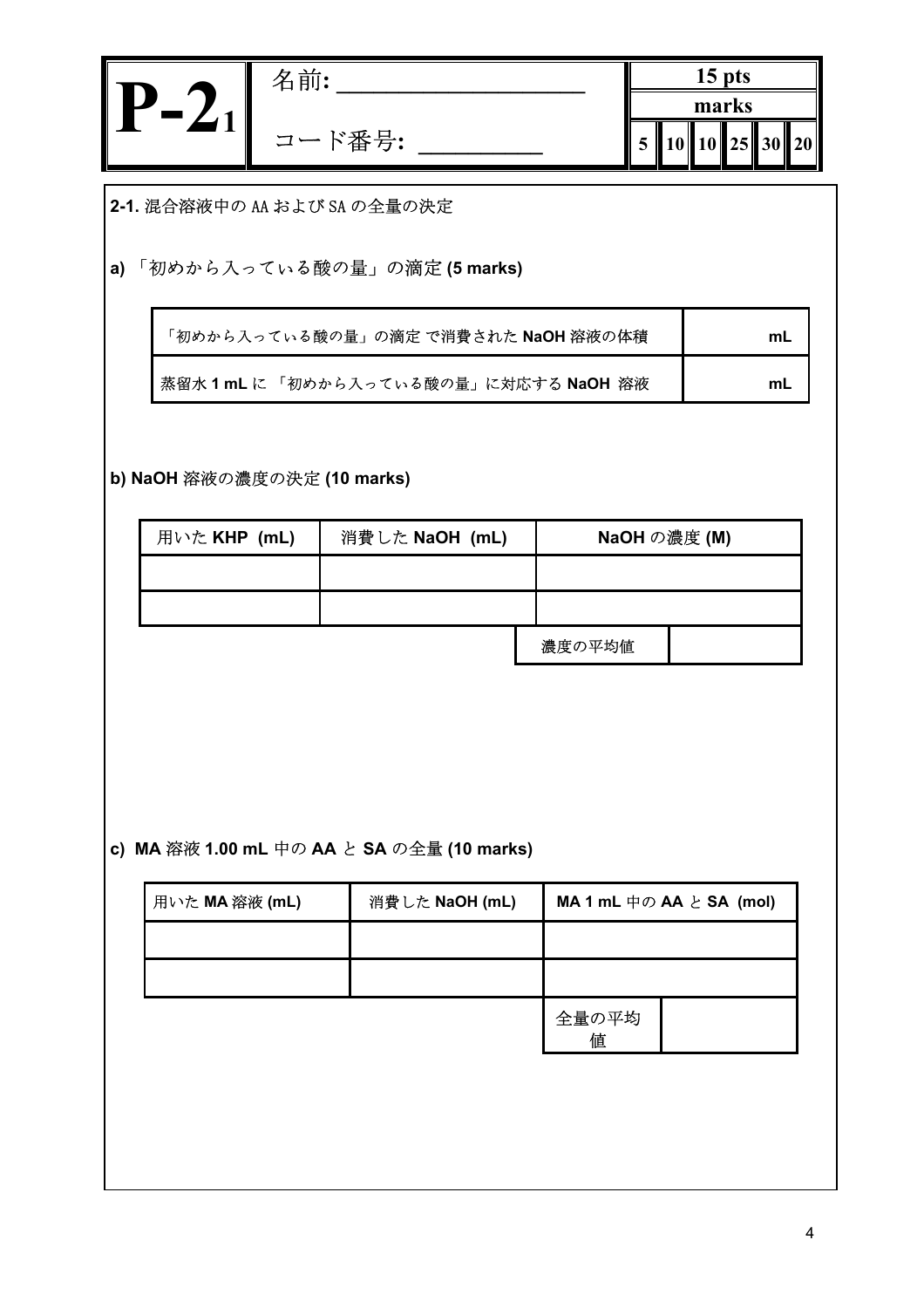|             | वेंगि       |
|-------------|-------------|
| u sa n<br>I | <b>`番号:</b> |

### **2-2.** 逆相カラムによる分離と滴定

# **d)** 各試験管中の酸の量 **(25 marks)**

| 試験管       |    | $\overline{2}$ | $\mathbf{3}$ | 4  | $5\phantom{1}$ | 6  | 7  |
|-----------|----|----------------|--------------|----|----------------|----|----|
| NaOH (mL) |    |                |              |    |                |    |    |
| 酸 (mmol)  |    |                |              |    |                |    |    |
| 試験管       | 8  | 9              | 10           | 11 | 12             | 13 | 14 |
| NaOH (mL) |    |                |              |    |                |    |    |
| 酸 (mmol)  |    |                |              |    |                |    |    |
| 試験管       | 15 | 16             | 17           | 18 | 19             | 20 |    |
| NaOH (mL) |    |                |              |    |                |    |    |
| 酸 (mmol)  |    |                |              |    |                |    |    |

**Fig. 2-2** 各試験管中の酸の量

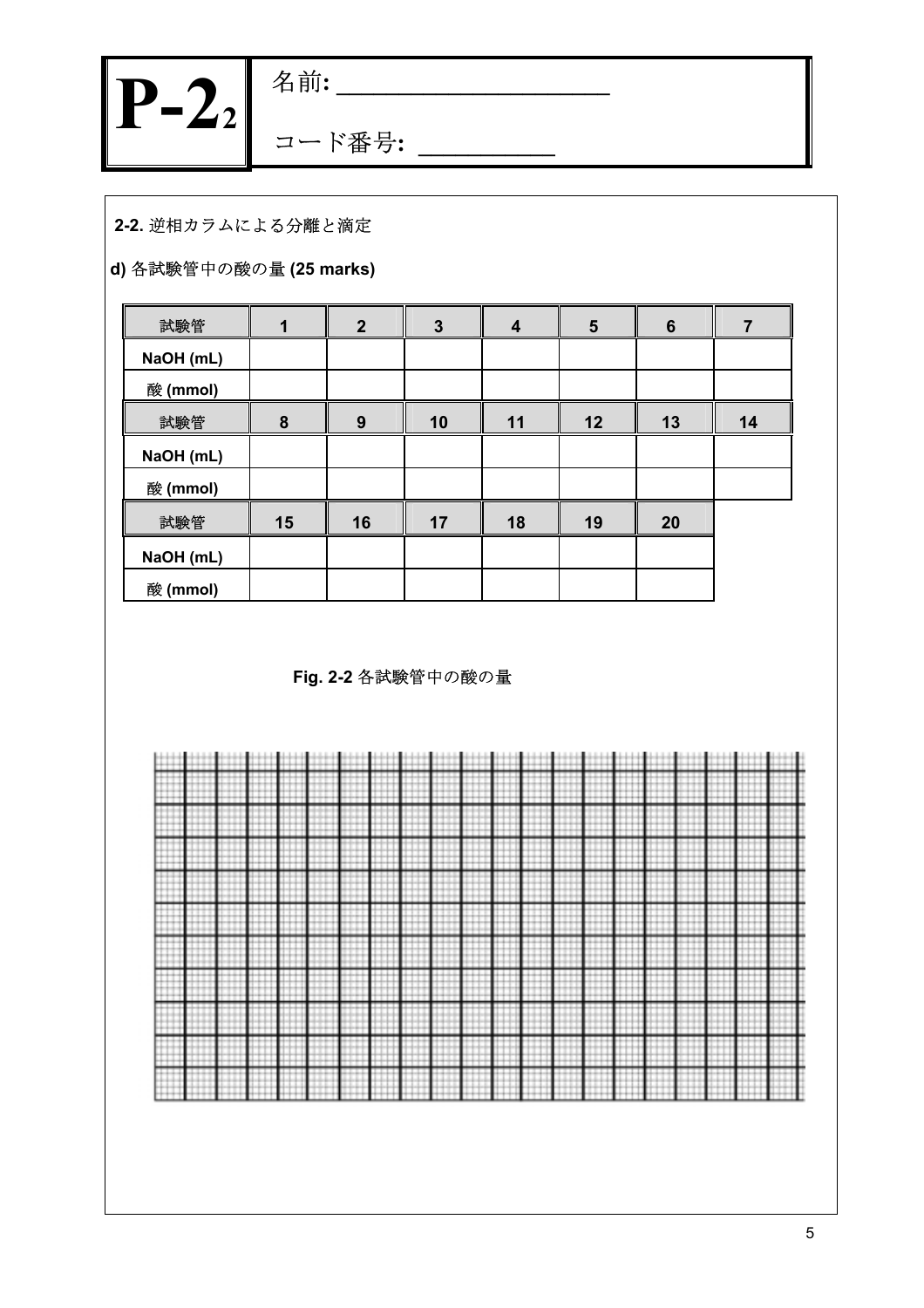

## **e)** 溶離された **AA** と **SA** の量 **(30 marks)**

| <b>Fraction numbers used</b>        |      |
|-------------------------------------|------|
| 溶離された AA の全量 (1 <sup>st</sup> peak) | mmol |
| 溶離された SA の全量 (2 <sup>nd</sup> peak) | mmol |

#### **f) mole percent of AA in Solution MA (20 marks)**

| AA from e)        | mmol |
|-------------------|------|
| $AA + SA$ from c) | mmol |

**%**